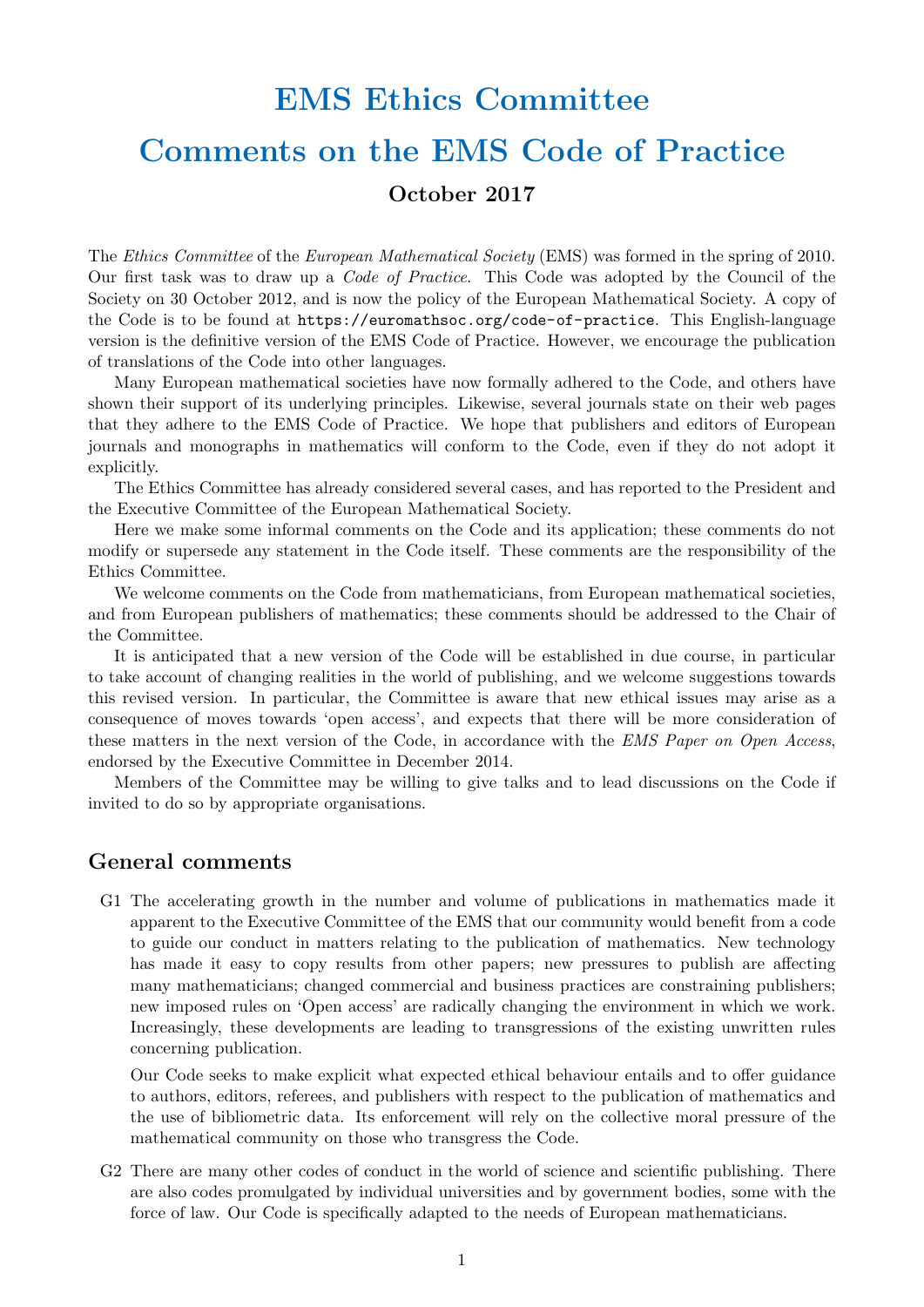- G3 The Committee is aware of the importance of ethical behaviour in the conduct of experiments and the collection and statistical analysis of data. However, our Code does not cover such matters.
- G4 Our Committee is pleased to note that many mathematical societies and some publishers have adhered to the Code of Practice. We trust that, in this case, the fact will be communicated to office holders and officials of the societies, to all editors and editorial advisers of journals, and to referees who act for the journals, and that they will all be encouraged to follow the stipulations of the Code.

#### Comments on 'Responsibilities of authors'

A1 The Committee notes that there is no single accepted definition of the word 'plagiarism'. The Oxford English Dictionary gives the definition as: 'The action or practice of taking someone else's work, idea, etc., and passing it off as one's own; literary theft'. The National Science Foundation of the USA defines plagiarism broadly as 'the appropriation of another person's ideas, processes, results, or words without giving appropriate credit'. This definition is applied to research proposals.

In scientific and mathematical publications, plagiarism normally requires a deliberate presentation, explicit or implicit, of someone else's work as one's own.

- A2 The Committee is aware that the question whether a mathematical result or proof is the 'same' as another such result or proof is often a matter of dispute, and we shall normally seek expert advice on this point.
- A3 The Committee is aware that many results are 'widely known', and it is not always possible or desirable to give detailed attribution for standard results; the Committee is also aware that variant proofs of existing results, and the recasting of results in a different setting, are of value to mathematics. Further, our subject benefits greatly from survey articles and monographs in which it is not always appropriate to give detailed references for every fact or result stated.
- A4 The Committee is aware that some journals openly publish research that has previously appeared in conference proceedings or similar publications, and that reviews and surveys necessarily often repeat earlier work. Appropriate attribution should always be provided in such cases.
- A5 Nevertheless, authors should not present as original and independent publications works that are essentially the same as other works of themselves, since this would constitute 'self-plagiarism'.
- A6 An advisor of a student or a mentor of a junior colleague is usually not named as an author if his/her contribution to the work was of only a supervisory nature. For example, it is normal for a supervisor or mentor to suggest an area of mathematical research, to discuss methodologies, to comment on the relevant literature, and to indicate apparent open questions, explaining their relevance and why they are of interest; the supervisor will join a discussion on possible paths to a resolution of the problems, and comment on partial solutions; the supervisor will read drafts of a possible paper or report, and give advice concerning the presentation and dissemination of the work. The name of the supervisor should be added to the work only if he/she has made a contribution which goes substantially beyond those indicated above.
- A7 Our Code states that '... each person who contributed to the relevant research should be named as a co-author.' We appreciate that a person who made a contribution to the research may waive the right to be named as a co-author. It is misconduct to add a person's name as an author without his/her consent.
- A8 Our Code states that 'Simultaneous or concurrent submission of a manuscript describing the same research to more than one publication constitutes misconduct.' In the same way, separate submission of a manuscript to different editors of the same journal may constitute misconduct.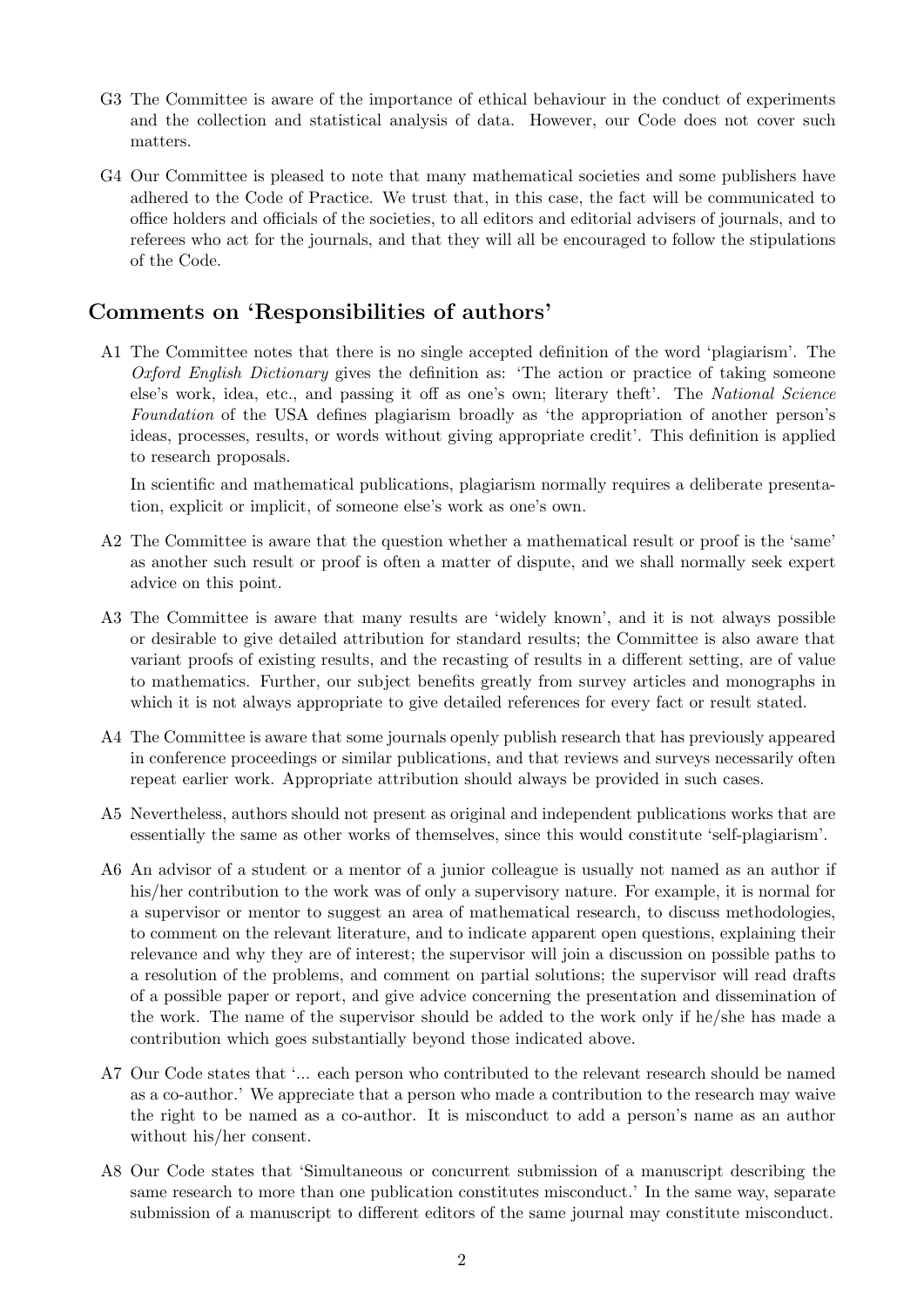# Comments on 'Responsibilities of editors and publishers'

PE1 Those colleagues who allow their names to be used, for example as 'Editorial advisers', to assure the mathematical public of the quality of a journal, have an obligation to be well aware of, and content with, the journal's goals, policies, standards, and pricing.

We caution that the policies of journals may change with time, for example, when new owners take over, but that journals may not trouble to inform editorial advisers that their policies are changing.

- PE2 It is clearly unethical behaviour for a publication to give the names of certain mathematicians, who are alleged to form the 'Editorial Board' of, or be 'Editorial advisers' to, the journal without the people concerned being fully aware of such an announcement, and having explicitly given their agreement to such a designation.
- PE3 An editor or publisher who accepts for consideration a work submitted by several co-authors should be confident that all the co-authors are fully aware that such a work has been submitted and that they are listed as co-authors. It may be desirable for the editor to contact all listed co-authors, and inform them that they are so listed.
- PE4 It can occur that an article is submitted for publication with one set of authors, but that later the person submitting the article indicates that he/she wishes to change the list of authors. In this case, the editor should require that the article be withdrawn, and then re-submitted with the new list of authors. After this, the editor should contact all persons in the two lists of authors, and ensure that they are cognizant of what has happened and are content.
- PE5 It is gross misconduct for an editor or publisher to accept for publication a submitted article without seeking to verify that the article does not plagiarize an existing article or work and is mathematically correct.
- PE6 Clause 6 of this section of the Code specifies that decisions should be communicated to the potential authors 'in a . . . timely manner'. The Committee is aware that it is often a difficult and time-consuming task to evaluate a manuscript in mathematics, and that there may be good reasons why this takes considerable time. For this reason, we do not state in the Code any specific time for a decision on the acceptance of a manuscript. Nevertheless we would regard a period of more than one year without any communication, beyond acknowledgement of receipt, being sent to the authors as a prima facie case of unethical behaviour; in many cases, especially for short articles, the time from submission to decision should be much less than one year.

An editor who chooses to reject a paper without sending it to a referee should normally communicate this information to the authors within two months of the receipt of the manuscript.

PE7 The Committee requests colleagues to consider carefully the implications of their actions before acting as editors, refereeing papers from, or submitting manuscripts to, journals which appear to have low standards of peer review, scientific integrity, or inappropriate pricing policies.

We caution that certain self-advertised 'mathematical journals' appear to have no adequate means of avoiding plagiarism or the publication of manifestly incorrect results.

PE8 The Committee hopes that publishers will retain and archive records of correspondence and referees' reports on papers for the benefit of historians. These documents should be made available to historians after an appropriate period.

## Comments on 'Responsibilities of referees'

R1 Referees should bear in mind the fact that they are usually anonymous to the author(s), and therefore they have particular responsibilities to be objective and courteous in their reports.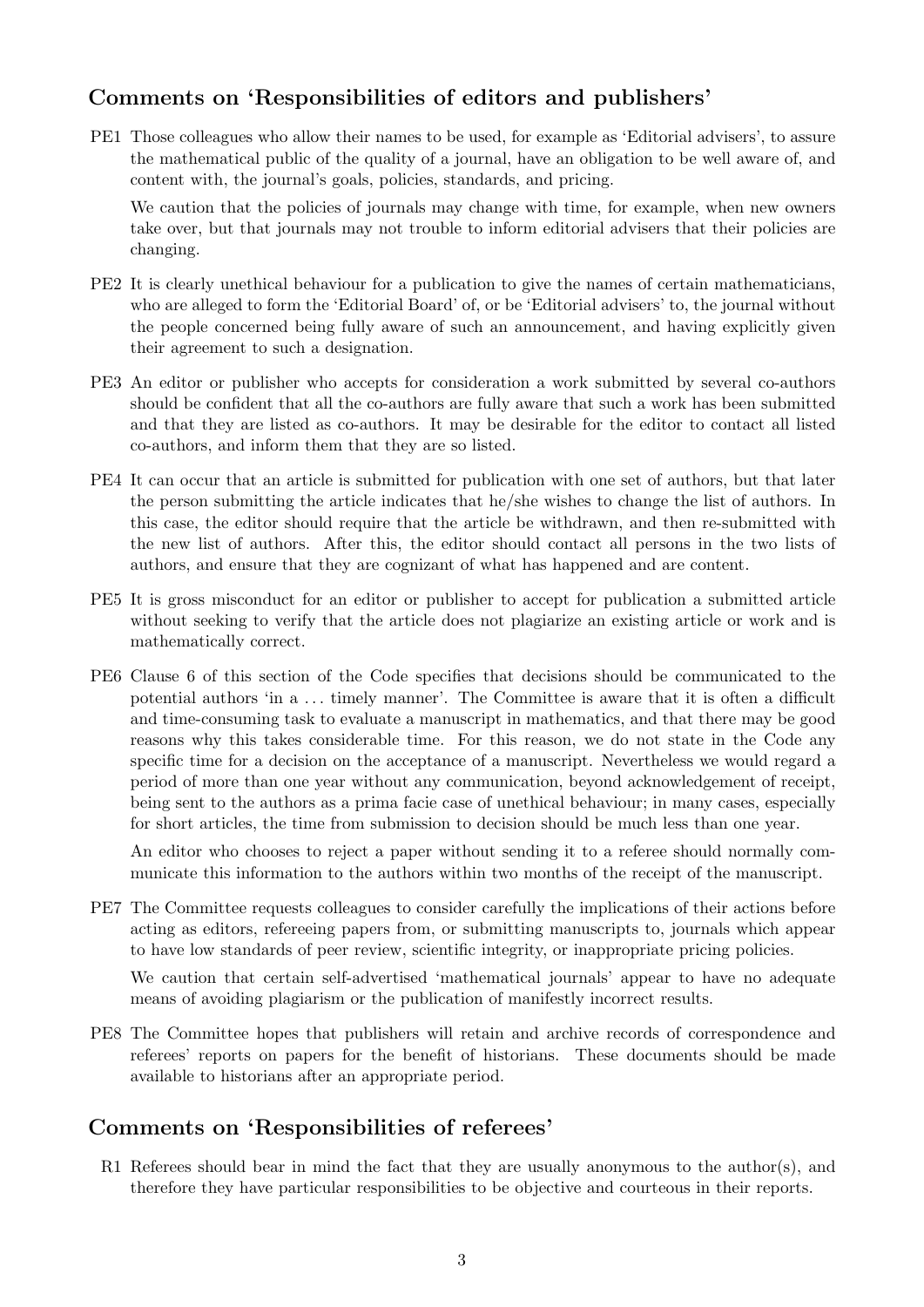R2 In certain cases, the final acceptance of an article by an editor might be subject to financial considerations. However, referees who comment on the scientific quality of a submitted manuscript should never allow their recommendations to be influenced by any consideration of future financial arrangements.

### Comments on 'Responsibilities of users of bibliometric data'

- B1 We note that methods of collecting and presenting bibliometric data that may be appropriate in other branches of science are often quite inappropriate within mathematics. One reason for this is that the length of time during which mathematical papers are quoted or cited is often considerably longer than in some other disciplines.
- B2 Certain widely-quoted impact factors are inappropriate in mathematics. This is due partly to the fact that it may take considerable time before the impact of fundamental papers can be measured, and partly to the fact that the impact may be indirect, for example a whole line of research may be abandoned because a fundamental paper has shown that the questions considered cannot be answered. It is clear that impact factors related to a whole journal do not necessarily convey any reliable information about individual authors and articles.
- B3 The comparison of mathematics with other disciplines using bibliometric data is often quite inappropriate because of the inherent differences of the subject matter and the style of publication. It is also the case that comparison of subfields of mathematics using bibliometric data can be very misleading.
- B4 The Committee believes that certain quotations of alleged 'impact factors' given by journals in their own publicity are unreliable, and, in some cases, completely fraudulent. We are also aware that such impact factors are sometimes manipulated in clearly unethical ways.
- B5 The following quotation is appropriate in this context. It is from the book

Aldo Eduardo Carra, 'Oltre il PIL, un'altra economia', Roma, 2010, page 15.

... tendiamo ad essere ciò che misuriamo. Ed allora decidere oggi come misurare il nostro futuro significa anche decidere quale vogliamo che esso sia'

'. . . we tend to become what we measure. And then to decide today how to measure our future means also to decide what kind of future we want to have'

# Comments on the Procedures and Principles of the Committee

- PR1 For details on how to submit a formal case to the Committee, see https://euromathsoc.org/ committee-ethics. Members of the Committee may be willing to give informal advice on a case before any formal submission occurs. Informal enquiries can also be made to the Chair of the Committee.
- PR2 Once a case is accepted for consideration by the Committee, the complainant should not submit further material (unless requested to do so).
- PR3 The primary goal of our Committee is to mediate between parties and resolve cases privately. However, as stated in the Code, the Committee may make a formal submission to the President of the European Mathematical Society in cases where it is convinced that unethical behaviour has occurred.
- PR4 The Committee realises that there will be cases involving both European mathematicians and mathematicians from outside Europe or publishers based outside Europe. In these cases, we shall use our best offices.

Cases of alleged plagiarism and other infringements of our Code may involve more than one author, editor, or publisher, located in different parts of the world. However, at least the person